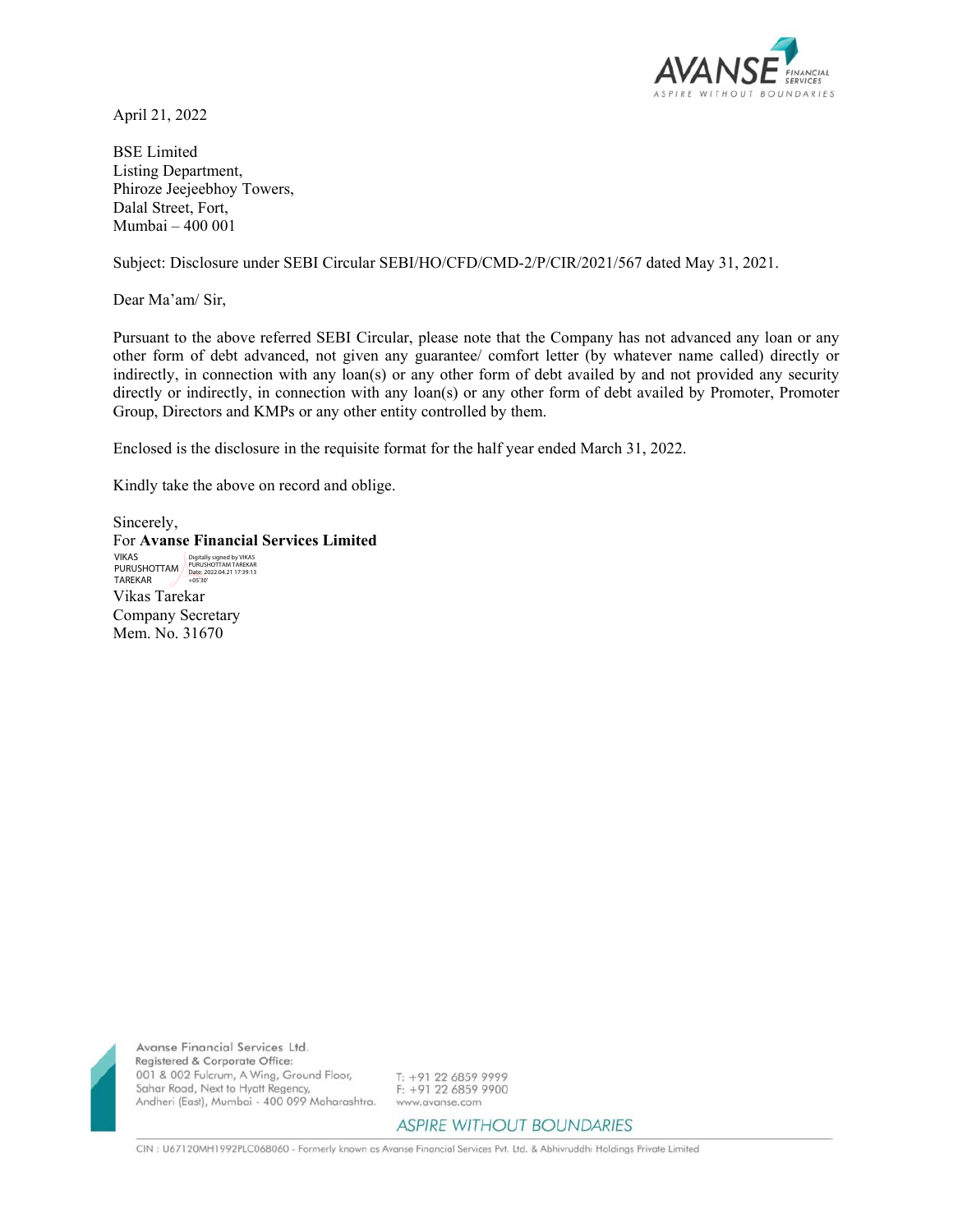

| <b>Additional Half yearly Disclosure</b>                                                                                                                                                  |                                                          |                                                              |                                                                                      |  |
|-------------------------------------------------------------------------------------------------------------------------------------------------------------------------------------------|----------------------------------------------------------|--------------------------------------------------------------|--------------------------------------------------------------------------------------|--|
| Applicability of disclosure                                                                                                                                                               | Applicable                                               |                                                              |                                                                                      |  |
| Reason for Non Applicability                                                                                                                                                              |                                                          |                                                              |                                                                                      |  |
| I. Disclosure of Loans/ guarantees/comfort letters /securities etc. refer note below                                                                                                      |                                                          |                                                              |                                                                                      |  |
| (A) Any loan or any other form of debt advanced by the listed entity directly or indirectly to                                                                                            |                                                          |                                                              |                                                                                      |  |
| Entity                                                                                                                                                                                    | <b>Aggregate amount</b><br>advanced during six<br>months | Balance outstanding at the end of six months                 |                                                                                      |  |
| Promoter or any other entity controlled by<br>them                                                                                                                                        | 0.00                                                     | 0.00                                                         |                                                                                      |  |
| Promoter Group or any other entity<br>controlled by them                                                                                                                                  | 0.00                                                     | 0.00                                                         |                                                                                      |  |
| Directors (including relatives) or any other<br>entity controlled by them                                                                                                                 | 0.00                                                     | 0.00                                                         |                                                                                      |  |
| KMPs or any other entity controlled by<br>them                                                                                                                                            | 0.00                                                     | 0.00                                                         |                                                                                      |  |
| (B) Any guarantee / comfort letter (by whatever name called) provided by the listed entity directly or indirectly, in<br>connection with any loan(s) or any other form of debt availed By |                                                          |                                                              |                                                                                      |  |
| <b>Entity</b>                                                                                                                                                                             | Type (guarantee,                                         | <b>Aggregate amount of</b>                                   | <b>Balance</b>                                                                       |  |
|                                                                                                                                                                                           | comfort letter etc.)                                     | issuance during six<br>months                                | outstanding at<br>the end of six<br>months(taking<br>into account any<br>invocation) |  |
| Promoter or any other entity controlled by<br>them                                                                                                                                        | <b>NA</b>                                                | 0.00                                                         | 0.00                                                                                 |  |
| Promoter Group or any other entity<br>controlled by them                                                                                                                                  | <b>NA</b>                                                | 0.00                                                         | 0.00                                                                                 |  |
| Directors (including relatives) or any<br>other entity controlled by them                                                                                                                 | <b>NA</b>                                                | 0.00                                                         | 0.00                                                                                 |  |
| KMPs or any other entity controlled by<br>them                                                                                                                                            | <b>NA</b>                                                | 0.00                                                         | 0.00                                                                                 |  |
| (C) Any security provided by the listed entity directly or indirectly, in connection with any loan(s) or any other<br>form of debt availed by                                             |                                                          |                                                              |                                                                                      |  |
| <b>Entity</b>                                                                                                                                                                             | Type of security (cash,<br>shares etc.)                  | Aggregate value of<br>security provided<br>during six months | <b>Balance</b><br>outstanding at the<br>end of six months                            |  |
| Promoter or any other entity controlled by<br>them                                                                                                                                        | $\rm NA$                                                 | 0.00                                                         | 0.00                                                                                 |  |
| Promoter Group or any other entity<br>controlled by them                                                                                                                                  | <b>NA</b>                                                | $\overline{0.00}$                                            |                                                                                      |  |
| Directors (including relatives) or any<br>other entity controlled by them                                                                                                                 | NA                                                       | 0.00                                                         | 0.00                                                                                 |  |
| KMPs or any other entity controlled by<br>them                                                                                                                                            | NA                                                       | $0.00\,$                                                     | 0.00                                                                                 |  |
| (D) Additional Information                                                                                                                                                                |                                                          |                                                              |                                                                                      |  |
| <b>II.</b> Affirmations                                                                                                                                                                   |                                                          |                                                              |                                                                                      |  |

Avanse Financial Services Ltd. Registered & Corporate Office: Negisiered & Corporate Orice:<br>
001 & 002 Fulcrum, A Wing, Ground Floor,<br>
Sahar Road, Next to Hyatt Regency,<br>
Andheri (East), Mumbai - 400 099 Maharashtra.

T: +91 22 6859 9999<br>F: +91 22 6859 9900 www.avanse.com

CIN : U67120MH1992PLC068060 - Formerly known as Avanse Financial Services Pvt. Ltd. & Abhivruddhi Holdings Private Limited